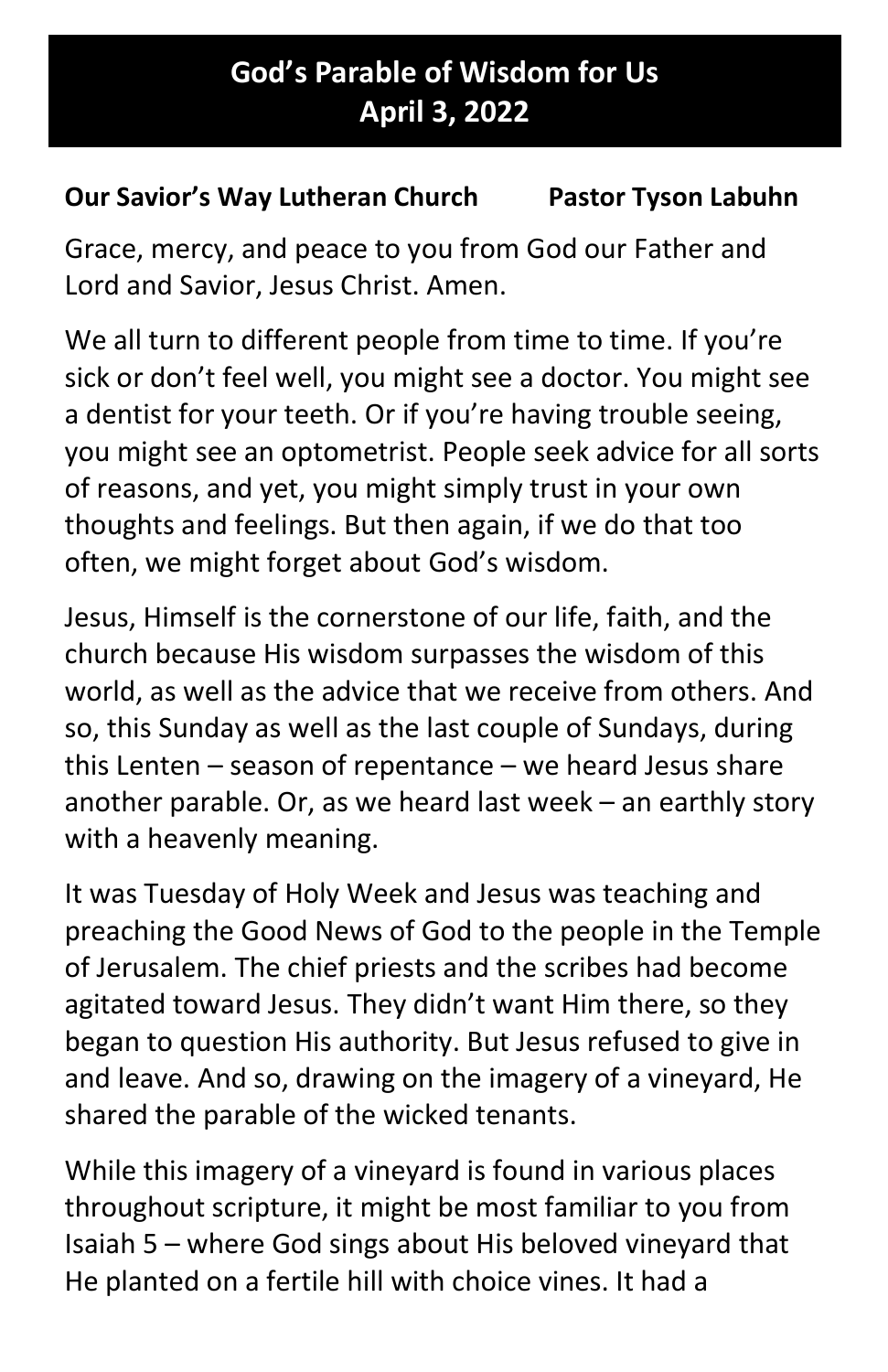watchtower and a wine vat, but the vineyard only yielded wild grapes. Grapes that couldn't be used, so the owner destroyed it all.

And so, as Jesus shared, "A man planted a vineyard, rented it to some farmers and went away for a long time." $(v. 9)$ This must've been a common practice of the day. The landowner provided work for those who needed it. He rented out his property and went away. Yet, he looks forward to the day when his vineyard would produce fruit. And "at harvest time, he sent a servant to the tenants so they would give him some of the fruit of the vineyard."  $(v. 10a)$  It was most likely a fair and agreed upon arrangement where a certain portion of the crop would go to the landowner and the rest to the tenant. "But the tenants beat [the landowner's servant] and sent him away empty-handed."  $(v. 10b)$ 

So the landowner "sent another servant, but that one also they beat and treated shamefully and sent away emptyhanded." (v. 11) They treated the second one worse than the first. "He sent a third, and they wounded him and threw him out."  $(v.12)$  The tenants made a mockery of the owner. They didn't care what the landowner said, and didn't care about the agreement that they made with him either.

Today, people look for advice from all kinds of different experts, but when it comes to the Word of God, it's not always valued or consulted. They think that God's Word is too outdated and doesn't have any relevance. And like the tenants in the parable, many don't have any time or use for the Word of God in their lives. But even though they might reject God's Word, it can't change the wisdom and truth that Scripture provides to anyone that reads it.

So, after hearing that those tenants beat up three of his servants, the landowner seemed to be at his wit's end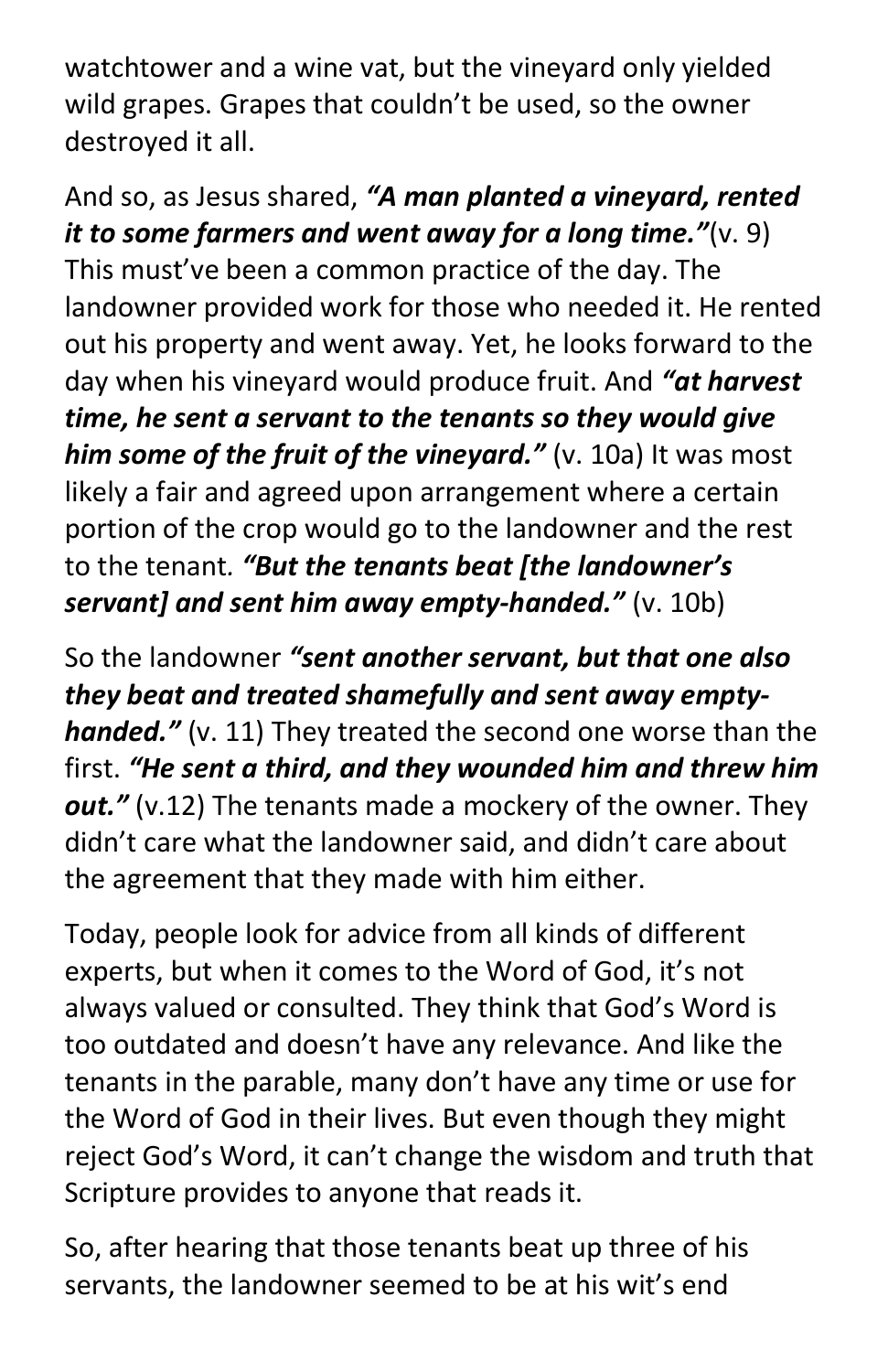because He does something that few of us would do. He sends His beloved son, thinking that they might respect him. But when the tenants saw the son, they might've thought that the owner had died. Either way, as our parable tells us, "they said to themselves, This is the heir. Let us kill him, so that the inheritance may be ours. So they threw him out of the vineyard and killed him." $(v. 14)$  That the vineyard might be theirs forever…

People reject the Good News of God and yet, it's purely out of God's grace that He brings all believers into His Kingdom. When people are lost, what that really means is they've rejected God somewhere along the way. That has been the case with many prophets of God throughout history who were sent to share His Word. If you recall, people grumbled against Moses and he was almost stoned to death. Elijah was threatened with death. Isaiah, according to tradition, was sawn in two. Jeremiah was imprisoned and threatened with death. And yet, Jesus, the very Son of God, was standing in the Temple sharing this parable, and the chief priests and the scribes who were listening with the people wanted to throw Him out and kill Him.

Jesus then asks, "What then will the owner of the vineyard **do to them?"** (v.15b) And He goes on to answer, "**He will** come and kill those tenants and give the vineyard to others..." (v.16a) And they reacted by saying, "May this never be!" (v.16b) And while Jesus knew that they would reject and kill Him too, it would be their rejection that would be the Father's acceptance and manifest Him as the Messiah who has come so that the stewardship, of what is God's to begin with, would be given to His disciples and apostles and the kingdom would expand under a new kind of stewardship that we call Christianity.